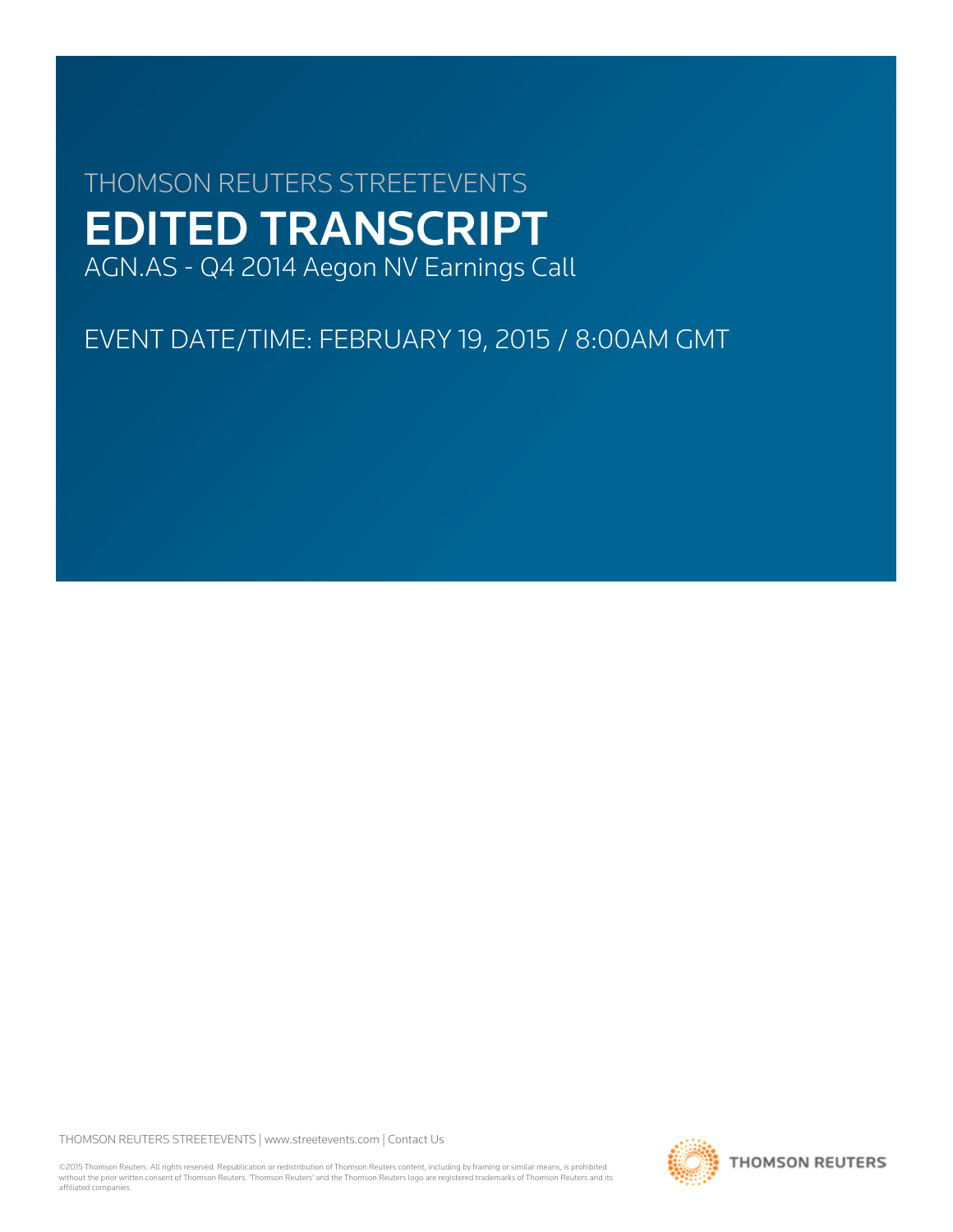# **CORPORATE PARTICIPANTS**

**[Willem van den Berg](#page-1-0)** Aegon NV - Head of Investor Relations **[Alex Wynaendts](#page-1-1)** Aegon NV - CEO **[Darryl Button](#page-4-0)** Aegon NV - CFO

# **CONFERENCE CALL PARTICIPANTS**

**[David Andrich](#page-4-1)** Morgan Stanley - Analyst **[Ashik Musaddi](#page-5-0)** JPMorgan - Analyst **[Farooq Hanif](#page-6-0)** Citi - Analyst **[Farquhar Murray](#page-8-0)** Autonomous - Analyst **[William Elderkin](#page-9-0)** Goldman Sachs - Analyst **[Gordon Aitken](#page-11-0)** RBC - Analyst **[Nick Holmes](#page-12-0)** Societe Generale - Analyst **[William Hawkins](#page-13-0)** KBW - Analyst **[Steven Haywood](#page-14-0)** HSBC - Analyst

# **PRESENTATION**

### **Operator**

<span id="page-1-0"></span>Good day and welcome to the Aegon Q4 results conference call. Today's conference is being recorded. At this time I would like to turn the conference over the Willem. Please go ahead, sir.

### **Willem van den Berg** - Aegon NV - Head of Investor Relations

Thank you. Good morning and thank you for joining this conference call on Aegon's fourth-quarter 2014 results. As always, we will keep today's presentation short, leaving plenty of time to address your questions.

We would appreciate it if you take a moment to review our disclaimer on forward-looking statements ,which is at the back of our presentation.

<span id="page-1-1"></span>Our CEO, Alex Wynaendts, will provide an overview of this quarter's performance and will then be joined by our CFO, Darryl Button, to answer your questions. I'll now hand it over to Alex.

### **Alex Wynaendts** - Aegon NV - CEO

Thank you, Willem, and good morning, everyone, and thank you for joining us today. I'm pleased to report that the fourth quarter was a strong close to a solid year for Aegon in what remains a challenging environment in particular, with the persistently low interest rates and market volatility. Last year we've made significant progress with the execution of our strategy. So let me highlight a few of the steps we've taken before providing you with an overview of the Q4 numbers.

In terms of optimizing our portfolio, we're pleased to have been able to announce the sale of our operations in Canada and of our stake in La Mondiale Participations in France. And at the same time we continue to invest in our future growth, in particular by expanding our distribution capabilities.

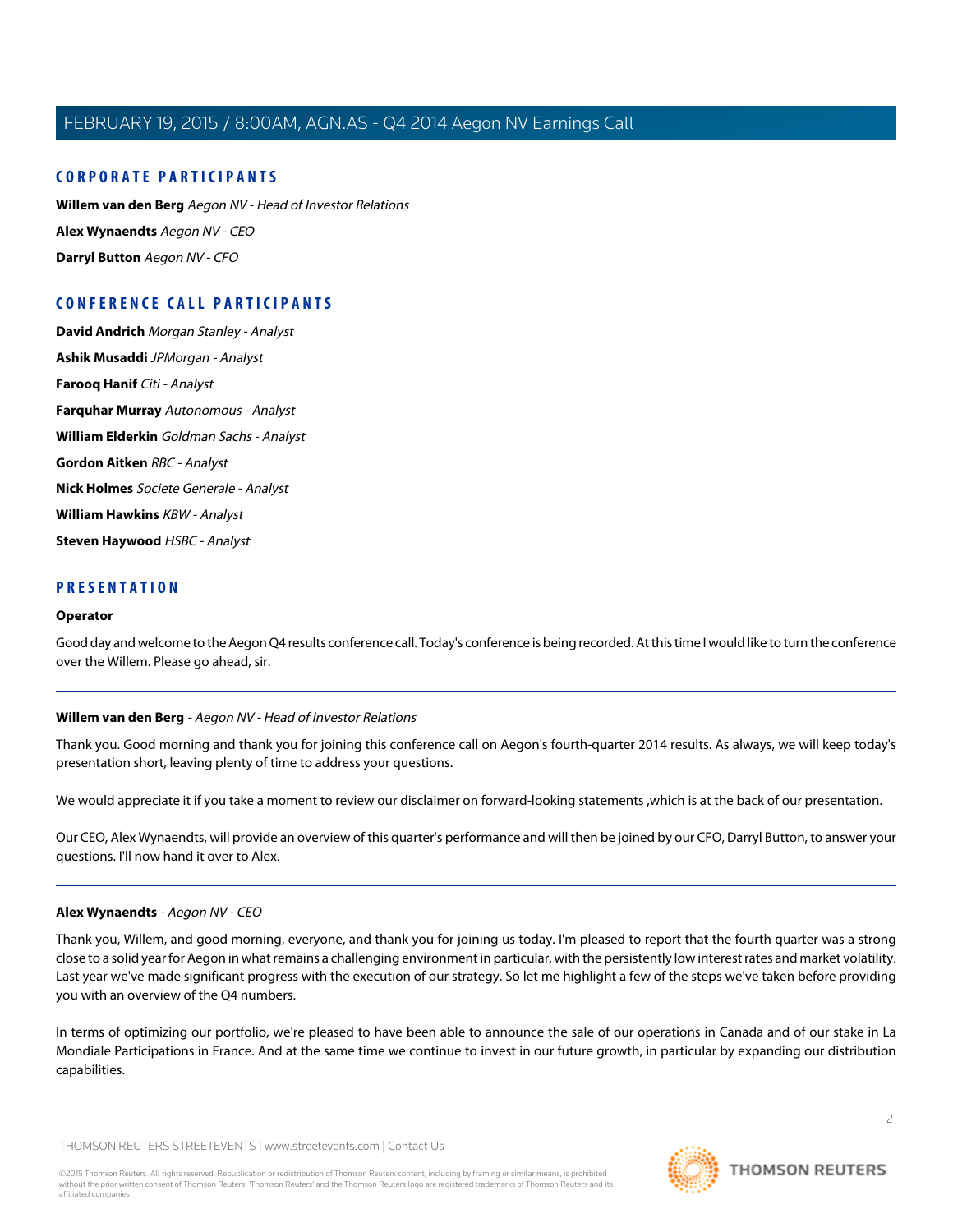In Portugal, our new partnership with Banco Santander gives us access to over 2m customers through 600 branches. And in France, our new asset management partnership with La Banque Postale will give us access to 11m retail customers in addition to growing institutional client base. Finally, in Brazil, I can announce today that we have entered into a distribution agreement with BANCOOB, Brazilian Cooperative Bank. This will enable us to offer life and pension products to its 2.8m customers throughout their 2,000 branches in Brazil.

While we are expanding distribution in all our markets, we also remain focused on improving our operational capabilities. In the US, for example, we successfully merged two divisions to create our new investment and retirement division. This will further improve efficiencies and will also help us better serve our customers along their life cycle, including through retirement.

This brings me to customer loyalty. And I'm pleased with the programs that we have successfully implemented throughout the organizations to better connect with our customers in the way they choose. Examples include the main Aegon portal in the Netherlands or our new online products in Spain, but also helping more than 1m people in the US with our retirement outlook too.

I'm also proud that we have made significant progress towards becoming the preferred employer in our sector. And as you can well imagine, this is important to us as we need to be able to attract and retain talent throughout our organization. The results of our most recent global employee survey show that our employee satisfaction scores are now above the high-performing norm.

Let me now turn to our fourth-quarter results. And as you can see, slide 3 provides a good overview of our strong performance. Underlying earnings before tax were up 19% to EUR562m. And this increase was driven by growth of our business, the stronger US dollar and an employee benefit reserve release in the Netherlands of EUR45m.

Sales growth continued. Return on equity increased to 9.7%. And cash flows were strong at EUR338m for the quarter. I'm also pleased to announce that, based on our solid capital position and cash flow generation, we will increase our final dividend to EUR0.12 per share.

As you can see on slide 4, we continue to generate strong sales growth. This is a particularly good result given the challenging environment, with regulation changing in almost all our markets, customer demands also changing and the low interest rate environment.

Gross deposits were up 29% for the quarter and 25% for the year, showing clear evidence of the success of our strategy to move to a more fee-based business model.

Life sales are also higher, although maintaining profitability has been challenged by the low interest rate environment.

Earlier this year we reintroduced our universal life secondary guarantee product in the US, with real-time pricing to enable us to maintain flexibility despite declining interest rates. Earlier this month, however, due to the increased interest rate volatility, we took the decision to withdraw the product from the market. And this action is a clear reflection of our strict pricing discipline.

We were also pleased to see our accident and health as well as general insurance sales pass the EUR1b mark in 2014 for the first time, again an evidence of our success in expanding the distribution of our broad product offering. As I indicated earlier, we are seeing strong momentum in our fee-based business.

I'll now turn to slide 5. In the US, variable annuities, pensions and mutual funds all recorded strong gross deposits. Variable annuities in particular continue to be a major driver of growth and expanding distribution has been key to our success. Also here, as a result of the low interest rate environment, we've had to make adjustments to our variable annuity product.

And in the Netherlands, Aegon's innovative online bank, Knab, is fast becoming a success, with one of the highest net promoter scores in the entire sector. The last quarter we have seen the number of customers grow significantly. And the number now stands at over 50,000 customers with over EUR1b of assets.

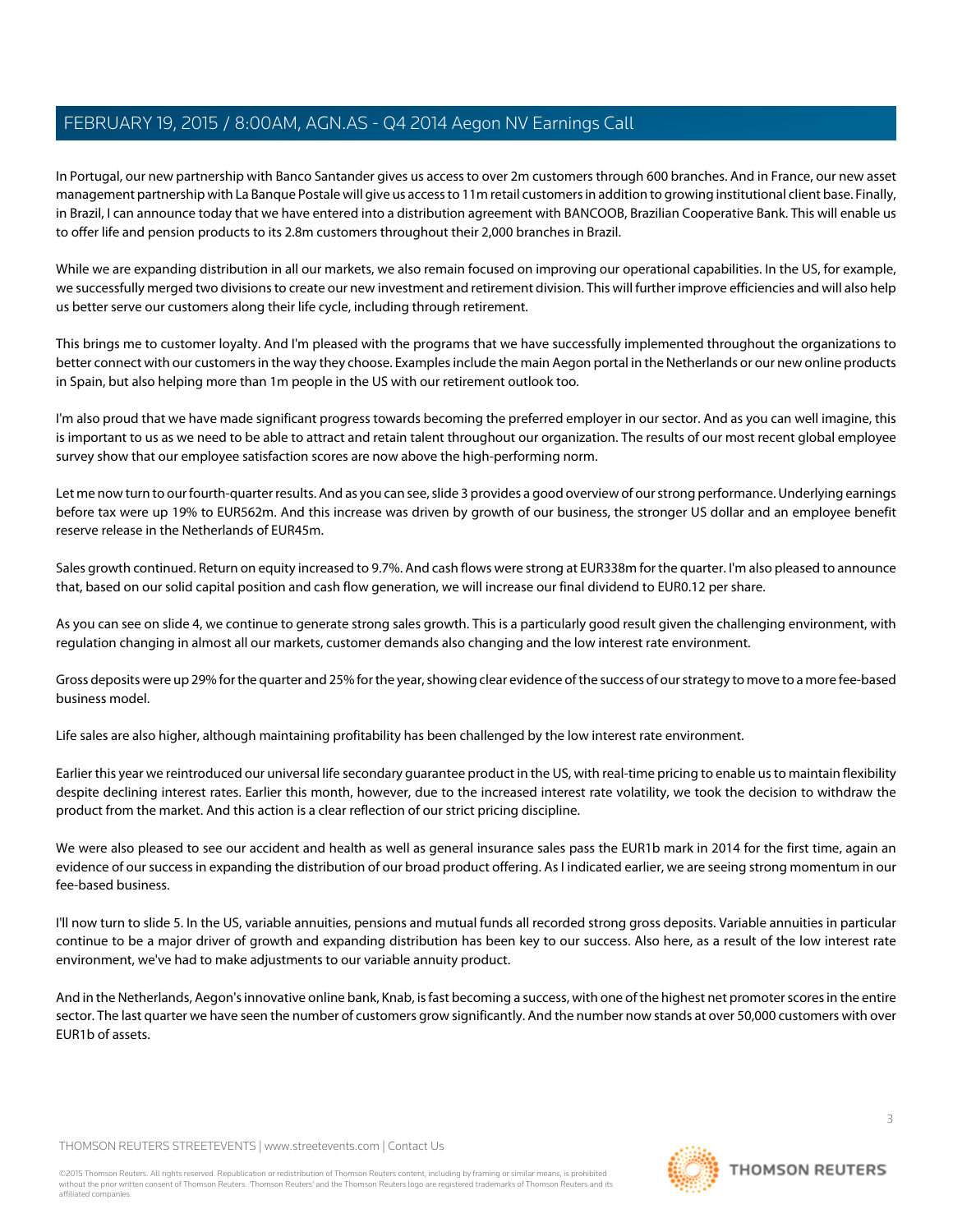Our UK platform continues to be the fastest-growing in the market, while third party deposits in our asset management business were up significantly compared to last year.

Now turning to slide 6, I would like to make a few comments on our capital position and balance sheet. The capital position of the Group as well as of our individual country units remains solid as our focus is here turned fully towards preparing for Solvency II. The Group IGD ratio remains strong at 208%. Holding excess capital stands at EUR1.2b. And net dividends received from our units were more than offset by the EUR500m senior debt maturity by holding expenses and by an investment into our joint venture with Santander in Portugal. There was also an adverse cash impact related to currency hedges due to the strengthening of the US dollar.

In the United States, excess capital remained stable at \$1.1b as the impact of the dividend paid to the holding was offset by capital generation, including the benefit of market impacts.

In the Netherlands and the UK, we are actively preparing for Solvency II. We are repositioning our investment portfolio and working hard to submit our internal models for approval by regulators. We expect this work to continue throughout the year. And we expect to get clarity on a number of important outstanding items related to Solvency II along the way.

Given the size of our US business, it will come as no surprise that third country equivalence is very important to Aegon and we continue to work on the process of bringing our US business under Solvency II using the deduction and aggregation.

In the Netherlands and the UK, we are waiting for the clarification on several critical items, including the use of the matching adjustments and the volatility adjuster. Because of the uncertainties that remain, we expect it will not be until the second half of 2015 before we are in a position to provide you with more guidance on Solvency II outcomes.

On slide 7, you will see that we ended the year with a gross financial leverage ratio of 28.7%, well within our target range of 26% to 30%. Fixed charge coverage has improved significantly to 6.5 times, also within our target range. And this improvement has been mostly driven by a reduction in outstanding debt of over EUR2b, including EUR1b in 2014 alone.

We have also taken advantage of current market conditions to refinance, leverage at lower interest rates going forward. The steps we have taken to reduce leverage and to increase our fixed charge coverage not only strengthen our balance sheet but also provide us with greater financial flexibility.

Turning now to slide 8, our solid capital position and strong cash flow generation over the second half 2014 supports the increase in the final dividend 2014 to EUR0.12 per share. This makes the full-year 2014 dividend EUR0.23, a 5% decrease over the previous year.

We will continue to offer our shareholders the option to take the dividend cash or stock, and we will continue to neutralize the dilution and therefore effectively pay a full cash dividend. As a result, our dividend payout ratio 2014 as a percentage of free cash flows will be 53%.

So now in summary, I'd like to say that we are pleased with the results we achieved in the fourth quarter. And we are seeing that more and more people are choosing Aegon and placing their trust in our products and services, which gives us every confidence in our future and in our ability to generate sustainable earnings growth going forward.

Darryl and I are now happy to take your questions. Thank you.

# **QUESTIONS AND ANSWERS**

### **Operator**

(Operator Instructions). David Andrich, Morgan Stanley.

THOMSON REUTERS STREETEVENTS | [www.streetevents.com](http://www.streetevents.com) | [Contact Us](http://www010.streetevents.com/contact.asp)

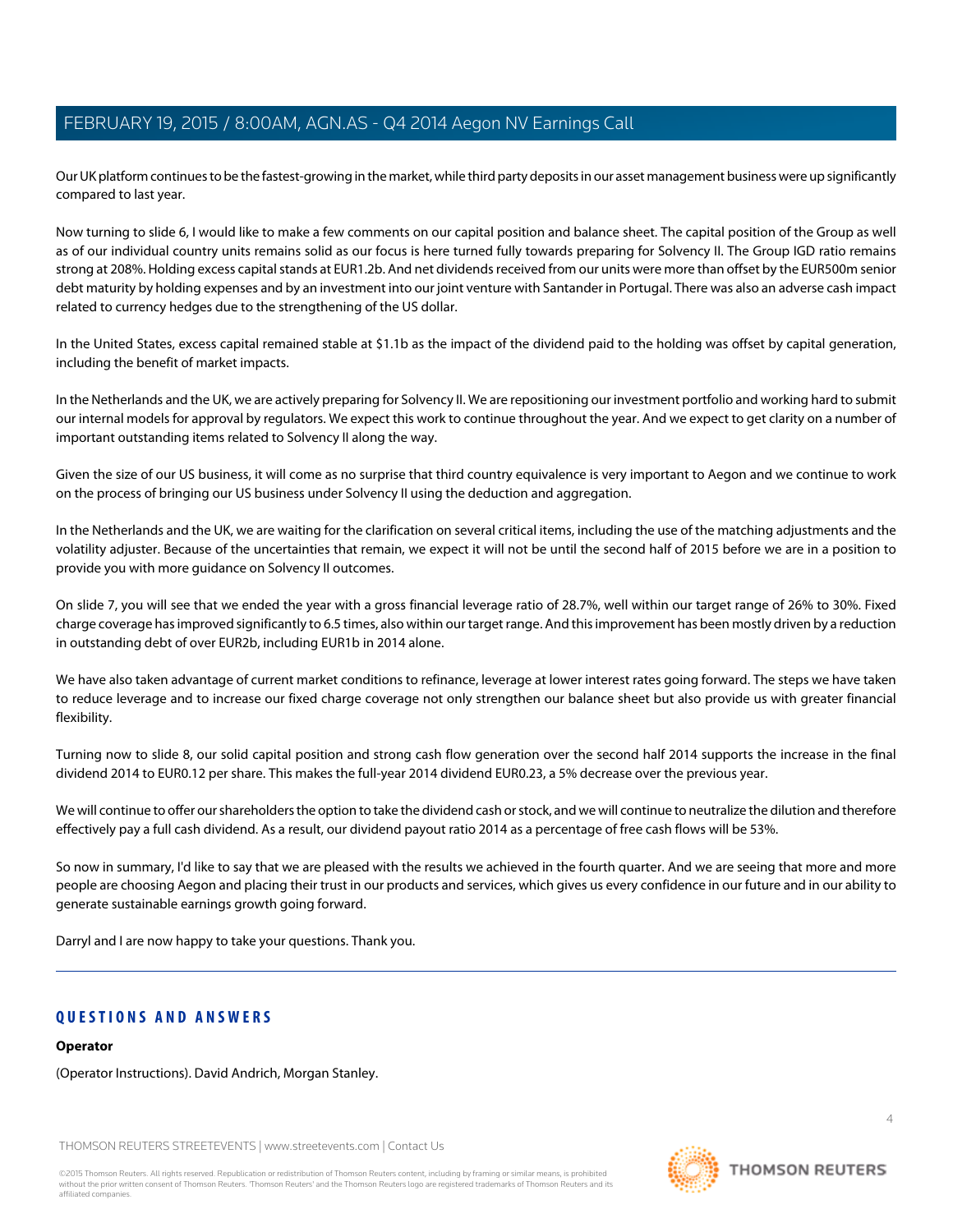# <span id="page-4-1"></span>**David Andrich** - Morgan Stanley - Analyst

Hi. Good morning. Thank you for taking my questions. First of all, I was just wondering, in terms of the Netherlands, I understand that you didn't upstream any capital from the Netherlands in Q4 even though you're above your minimum target -- IGD target of 200%. And I guess I was just wondering how much capital do you think you need to retain there? And then how high do you think you need to build your IGD capital up in preparation for Solvency II, which I know the Dutch regulator is looking at more closely?

And then second of all, a similar question for the UK. I see that your pillar 1 ratio at Q4 was 140% and you've a minimum target of 145%. And I guess I was wondering how that would impact the free cash flow guidance we've been given in the past in terms of the step up from the UK in 2015?

And then finally, I was just wondering on Solvency II in terms of the key debates, if there had been -- and I don't think you're giving updated guidance on the range that you gave in June, but I was just wondering if you had any update on the key arguments behind your 150% to 200% range, if there had been a shift one way or another for any of the big arguments there. Thank you.

### <span id="page-4-0"></span>**Darryl Button** - Aegon NV - CFO

Hi, David. It's Darryl. I'll jump in there. I think all three of your questions are quite interrelated. The reality is, in both the Netherlands and the UK, we really are transitioning into Solvency II this year. And as we looked at the decision whether or not to pay a dividend out of the Dutch operations, the reality of the situation is that there are just so many uncertainties out there still remaining on our Solvency II numbers that we decided not to upstream a dividend at this point while we continue to work through those.

In the UK it's a similar answer. You see the pillar 1 ratios, but again, more and more of our emphasis is shifting over to the Solvency II. One of the things that we see specifically in the UK is that as we actually de-risk the portfolio and take risk out, removing some of the callable bonds to get ready for matching adjustment under Solvency II, that actually lowers our pillar 1 ratio, but it obviously helps our Solvency II position. So you see that dynamic happening.

In terms of the Solvency II specifically, we're really in the middle of our internal model approval process. We expect to file our application and submit that in the second quarter. That's why it's going to be really the second half of the year before we get the results back from that. So that really is the Solvency II answer to all of your questions as it relates to the European business.

The US obviously, as Alex mentioned earlier in his notes, we'll continue to work through the deduction and aggregation process as it relates to the US.

### **David Andrich** - Morgan Stanley - Analyst

Okay. So it sounds like a bit of a holding pattern then until you get the interim model approved in the second half of the year?

### **Darryl Button** - Aegon NV - CFO

Yes. I think that's the right way to look at it. We really are in a holding pattern. We really are going through a lot of work on this end with the Dutch Central Bank to go through all the elements of Solvency II, and that's really where we're at.

### **David Andrich** - Morgan Stanley - Analyst

Okay. Thank you very much.

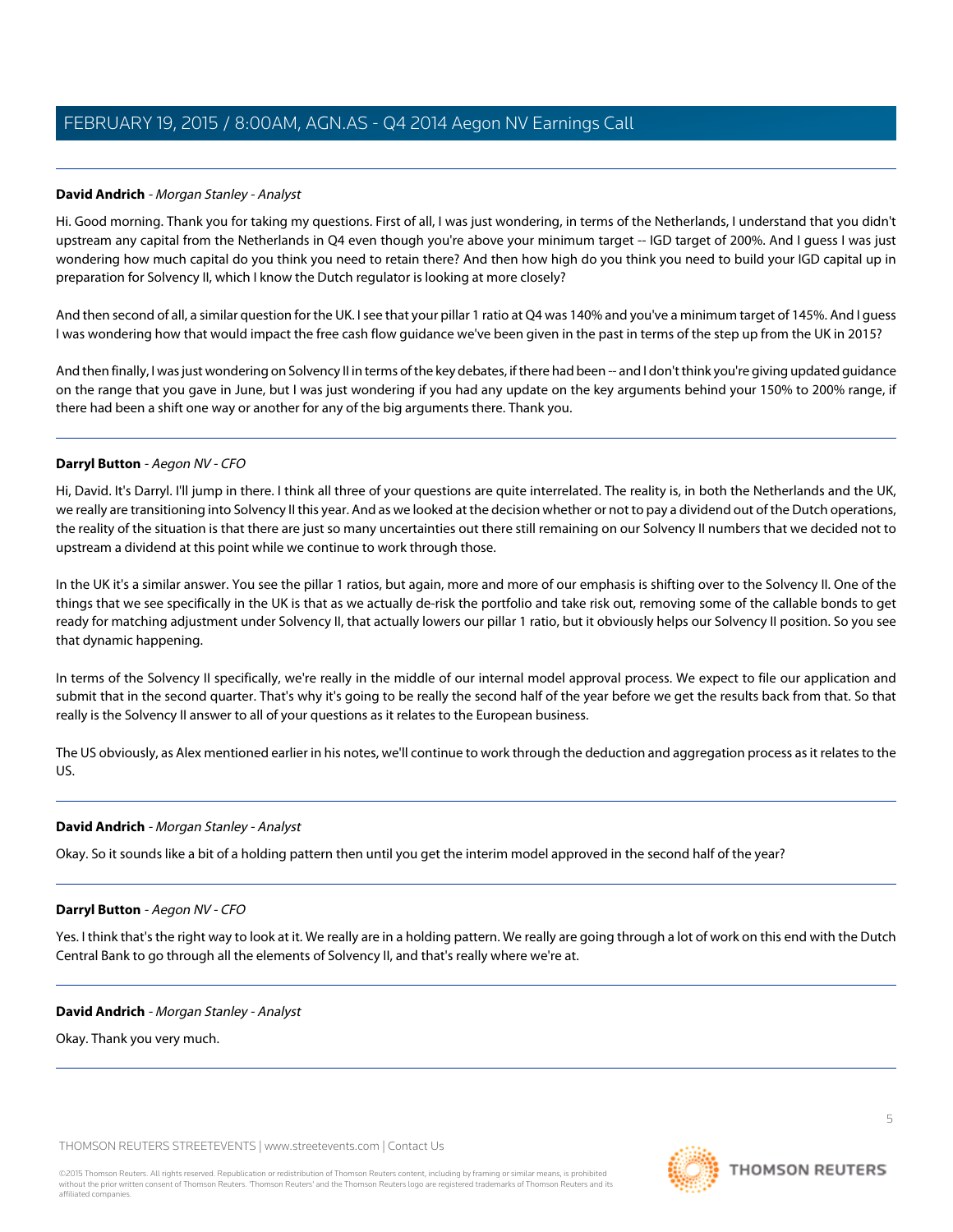# **Operator**

Ashik Musaddi, JPMorgan.

# <span id="page-5-0"></span>**Ashik Musaddi** - JPMorgan - Analyst

Yes. Hi. Good morning, Alex. Good morning, Darryl. Thanks a lot for your update. Just all the questions related to Solvency, so slide number 23. First of all, what happened in the US? How come your capital stayed at \$1.1b even though you streamed out \$600m of capital? How much of that is driven by -- so that means there's implied capital generation of around \$600m. How much of that is markets and how much of that is earnings? And also some clarity on what the sensitivity is on US capital on this particular basis with respect to markets. Any color there would be great.

Secondly, any thoughts on what happened with that cash flow testing that you flagged in the past? Where are we on that now? Did anything new come up in fourth quarter or was it just as per plan?

And thirdly is on the -- again with the Dutch regulator. Can you give us some color about what sort of dialogue you're having with the Dutch regulator, i.e. how are they looking at capital at the moment? I.e. are they looking at Solvency I, Solvency II or how they decide whether you should pay a dividend or not, or they just don't know as well? So how should we think about it at least? It would be great to get some color on that. Thank you.

# **Darryl Button** - Aegon NV - CFO

Hi, Ashik. It's Darryl. I'm going to take those as well. First of all in the US, on the capital position in the US. It was a strong quarter for the US. We did see some market positives in the capital numbers in the US. Those are maybe a little bit counterintuitive with interest rates dropping. But the reality is that our hedges produced cash earnings for us in the quarter related to interest rate hedging.

And on the liability side, it wasn't as sensitive as the hedges because we were basically using up past margin in the products. So margins in the capital ratio on the liability side were used to dampen that effect, whereas the hedges produced real earnings in the quarter.

So of that \$600m, you're about right on that capital generation. I would say that about half of that was -- maybe a little less than that, but a little less than half of that was related to really the market circumstances in the quarter. So the actual cash generation for the US was \$300m to \$350m range.

The sensitivity, it does -- on the sensitivity side, we do have to watch that if markets go back the other way, interest rates go up, which of course would be economically positive for the business. The hedges will perform the other way, so some of this would reverse on the other side. So we're quite comfortable having the US operating at a capital level a little above the target range right now. I think that just -- I think we're comfortable operating in that range given the sensitivities that we see.

The cash flow testing question you asked. Yes, the good news is we got through the year-end cash flow testing within the provisions that we'd already set up earlier in the year. So there was no additional impact related to that at the end of the year.

And the third question I think you had was how is the Dutch Central Bank looking at capital in the Netherlands. They've actually been fairly explicit.

# **Ashik Musaddi** - JPMorgan - Analyst

Sorry, not just Netherlands, but the Group overall as well, because ultimately they will be the local regulator for you. So how are they looking at that? When you upstream dividend from US, how do they look at whether you can pay to shareholders or not, whether you can do a buyback or not? Any sort of color. How are they looking at it?

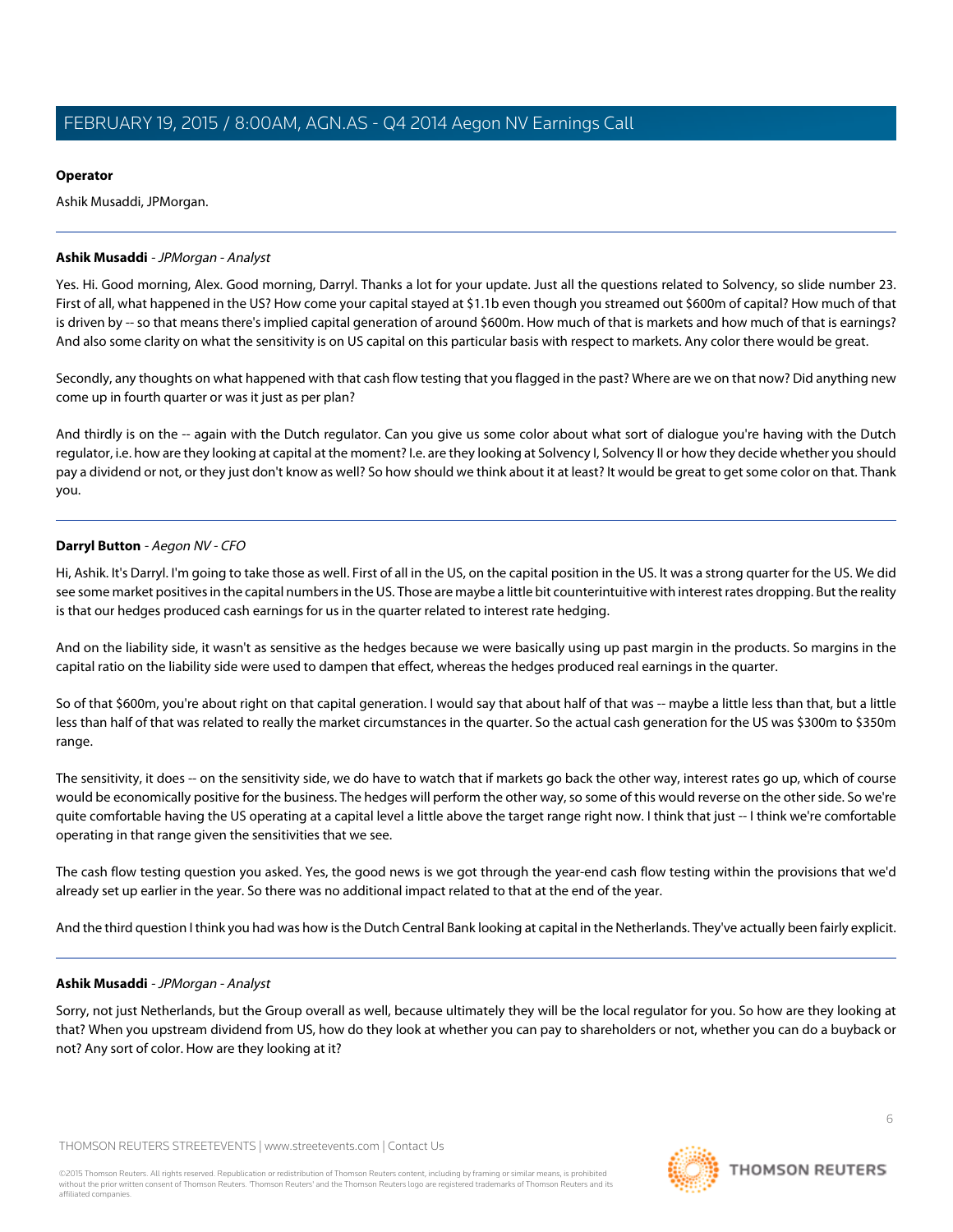### **Darryl Button** - Aegon NV - CFO

Sure. From a Group perspective, that's actually the discussions that we're having with them right now on how to calibrate the US system into Solvency II under deduction and aggregation. So the good news is that the Solvency II regime allows for equivalence treatment in the US and we've been operating with the Dutch Central Bank on that premise since. So we continue to further those discussions with them on how mechanically to do that.

So really what's -- the conversations going on right now are the calibration, how we move from that system into Solvency II, as well as the fungibility and transferability rules within Solvency II, so if there are any restrictions that we need to put on due to fungibility of capital. Those are the major conversations that we're having with them right now.

#### **Ashik Musaddi** - JPMorgan - Analyst

And with respect to the Dutch business only?

### **Darryl Button** - Aegon NV - CFO

The Dutch business only, they've been very clear with the Dutch industry that they want to look at and operate on a Solvency II basis in 2015. 2015 is the transition year. So we're still producing IGD 1, Solvency I capital ratios. But as we move into mid 2015 they really want to be talking to the Dutch industry on a Solvency II basis by this summer.

### **Ashik Musaddi** - JPMorgan - Analyst

Okay. That's very clear. Thanks a lot.

#### <span id="page-6-0"></span>**Operator**

Farooq Hanif, Citi.

### **Farooq Hanif** - Citi - Analyst

Hi, everybody. Good morning. You won't be surprised. A quick question on -- well, a quick two questions on Solvency II and a question on margins in the US. So on Solvency II, can you just spell out for us what the deduction aggregation issue is? If you could just tell us in very simple terms what the kind of the bull case and bear case is.

Secondly, could you talk about your interest rate sensitivity in the Netherlands? So my impression is that you're pretty solidly hedged and matched with hedging in the Netherlands, but if you could just confirm that for us.

And lastly, you had very strong profitability in Q4 in the VA business and in employer solutions and benefits. So could you just talk about what's going on there in terms of what -- you're above margin guidance? Will that normalize? Thanks very much.

### **Darryl Button** - Aegon NV - CFO

Okay, Farooq. Let me take the first two. On Solvency II, I will split the deduction and aggregation bull case versus bear case in the US. So basically the essence of the conversation is how to use the US regulatory framework and the US regulatory capital ratios and use those inside of Solvency II. And that's what's referred to under Solvency II as deduction and aggregation. It means that we do not compute the US business on a Solvency

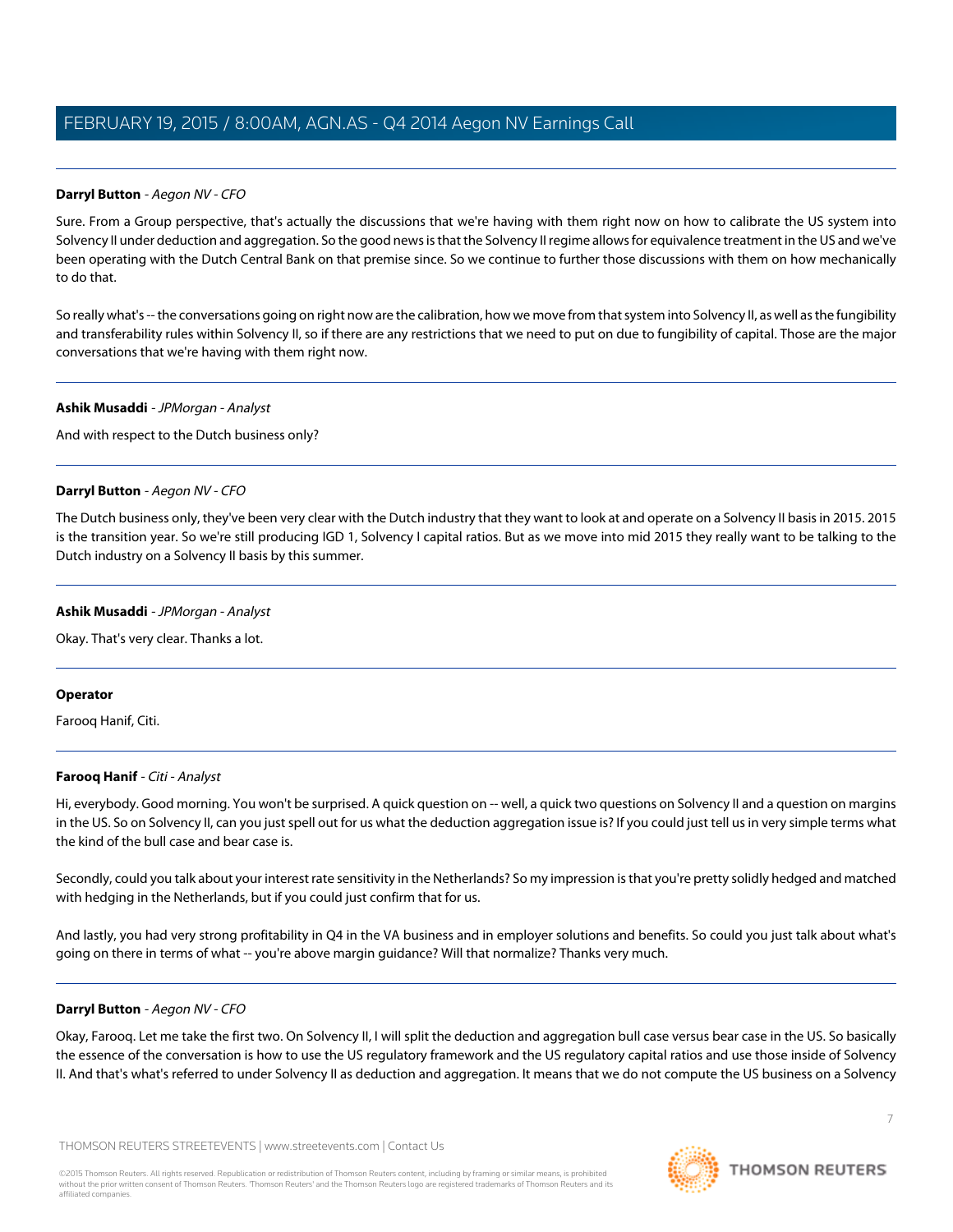II, pillar 1 own funds and FCR required capital basis. We use US regulatory available capital and required capital and then we agree to some conversion of that available and required capital into our Group ratios. That's actually very similar to what we do today under our Group IGD 1 ratios today.

So we have to work through how that works, getting from legal entity regulatory capital ratios in the US and getting that converted across into Solvency II. There is also fungibility and transferability regulation inside of Solvency II that we have to work through. And, quite frankly, it's a little bit confusing I think for all of us in the industry right now exactly what that regulation calls for in terms of are there any restrictions you have to put on on [non-EA] capital as it relates to the fungibility of that capital. So that's the activity that we're doing.

The second question you asked was on the Netherlands interest rate sensitivity. We really do have interest rate hedges in place across all of our -all of our major liabilities. So from an ALM perspective, all of the long pension liabilities in the Netherlands have been interest rate hedged. Now those hedges have performed obviously extremely well given what rates have done here.

And where we do see a pocket of residual interest rate exposure in the Netherlands is more related to the longevity part of the business. And at the end of the day what happens is the risk-based capital we hold for longevity, the present value of that longevity capital gets higher as you get into a lower rate environment. So that's a second-order impact that we see coming through. But by far the vast majority of the interest rate exposure in the Netherlands has been hedged.

### **Farooq Hanif** - Citi - Analyst

Can I just quickly come back on the deduction and aggregation? So is it as simple as saying there's a, for laypeople like us, so is there a simple -simpler saying there's a minimum RBC ratio at which you will bring in into the Group calculation your [US earnings]?

### **Darryl Button** - Aegon NV - CFO

Yes. Sure.

# **Farooq Hanif** - Citi - Analyst

And you don't know where that is. So currently is it 175% that you assume or 250% in your IGD ratio?

# **Darryl Button** - Aegon NV - CFO

We have been using 200% RBC ratio as a conversion factor. We have highlighted that and noted that when we gave our original guidance that that is a subject of debate. I could see that -- that is a topic of discussion that we're having now. So if that was a higher conversion rate, that would lead to a lower Group ratio contribution. So those are conversations that we -- that we're going through now.

# **Farooq Hanif** - Citi - Analyst

Sorry, so would it be correct to say the bear case is they'll only look at what you can pay as a statutory dividend? And so anything below that is still minimum required capital. So that will be more like, whatever, 400%?

# **Darryl Button** - Aegon NV - CFO

Yes. I think if you took a very strict read on the fungibility regulations that are out there, you could restrict the capital down to simply what's fungible in terms of one year's dividend. I think that's a very strict and literal read. We don't think that's the proper application of it, but that's a possibility, in which case the conversion ratio doesn't matter.

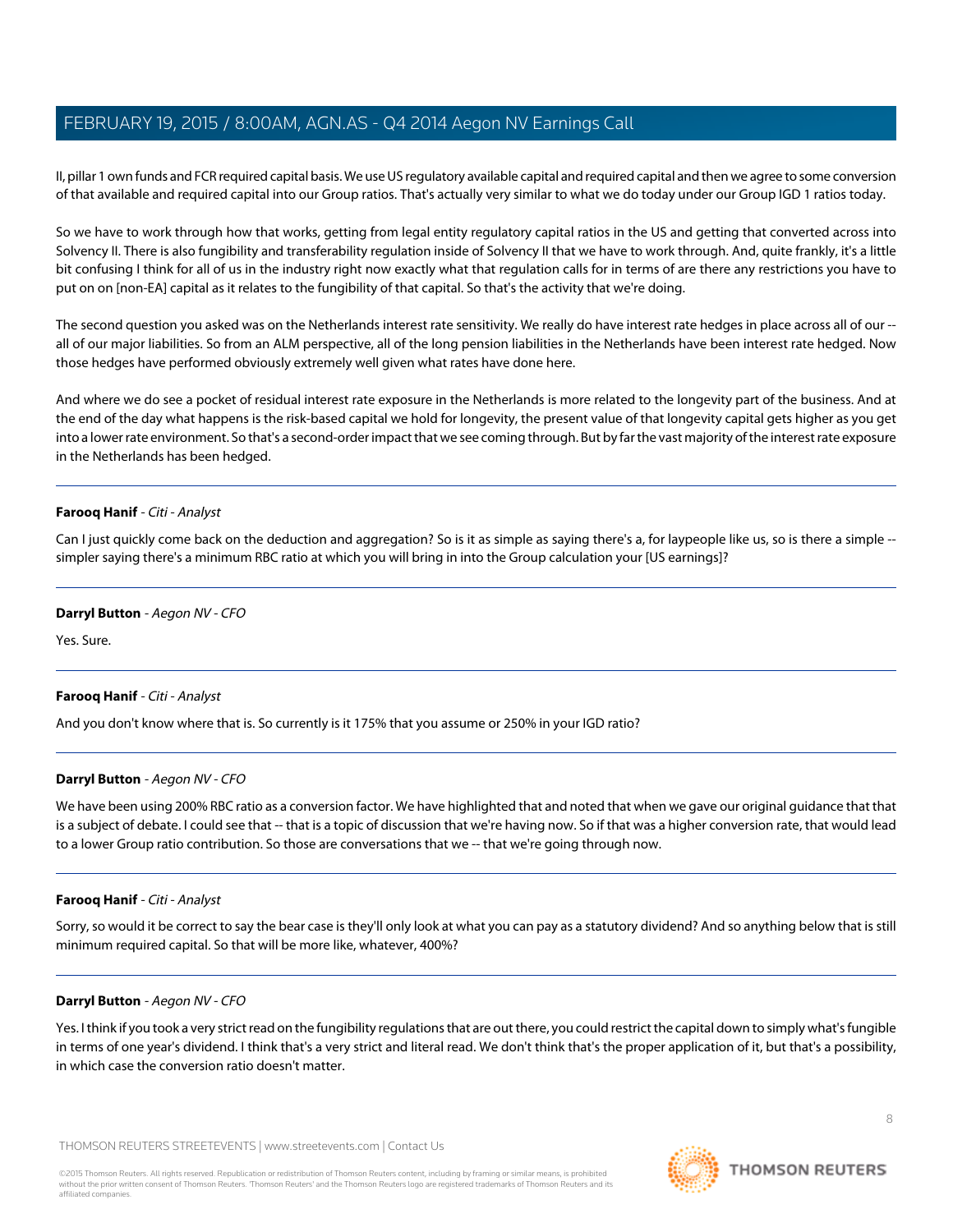On a different read, then it's really about the conversion ratio. And obviously the ratio would be different if we used 200% or if we used 300%, so as an example on how to convert those statutory numbers across.

### **Farooq Hanif** - Citi - Analyst

And just very -- sorry to take so much of your time, but on the interest rate hedging, so correct me if I'm wrong, but you're -- are you hedging economically and therefore ignoring the UFR? Or are you taking into account that you had the benefit of the UFR and therefore under-hedging?

### **Darryl Button** - Aegon NV - CFO

We have adjusted our hedge programs over time to the UFR. So we look at the UFR as a long-term rate assumption. So there would be some exposure if the UFR was dropped. That's possible. But our hedges are economically hedged to the liability flows assuming the UFR.

### **Farooq Hanif** - Citi - Analyst

Thank you very much. Thank you.

### **Operator**

<span id="page-8-0"></span>Farquhar Murray, Autonomous.

### **Farquhar Murray** - Autonomous - Analyst

Morning, gentlemen. Just two questions, if I may. Firstly, just coming back on Solvency II, we've seen some peers becoming more definitive on their Solvency II positioning. And I'm just trying to understand why Aegon is somewhat less happy about that. And I'm just trying -- I assume it's because the aggregation and deduction method is more significant for you than for other peers. But I'm just trying to understand whether there's anything else that just seems to explain why you're taking a slightly different approach there.

And then just on the earnings impact from low interest rates on slide 33 of the presentation pack, can you just explain why the year-on-year guidance is essentially unchanged from the previous guidance you've given? I might have expected the drag effect to have increased given the fall in interest rates and just want to understand what's happened there. And actually just on a point of detail, are those -- is that guidance based on the year-end interest rate positioning or is it some kind of average 4Q or the full year? Thanks.

### **Darryl Button** - Aegon NV - CFO

Yes, Farquhar. Hi. It's Darryl. Yes, your answer's right on the Solvency II question. Given the size and dominance of the US for Aegon, obviously the deduction and aggregation and that whole calibration discussion I just had with Farooq is very material to what our end ratios are. So we're just less confident on zeroing in on a range right now for the Group because of that. And I think that's a fair distinction between our position and perhaps a couple of others here in the Netherlands.

On the earnings guidance, yes, so we basically slid the earnings guidance forward. So it's the same 10, 15, 25 that we had before, but now that's relative to a 2014 base. Before it was relative to a 2013 base.

It is maybe a little smaller than what you were expecting. Some of that is helped by the fact that when we unlocked the rate assumptions back in 2013, we really lengthened out the time at which we expect to get to the 10-year assumption in the US. So we don't grade -- we grade there only over a 10-year period, so that helps smooth down some of the sensitivities. And it is on a -- it really should be read as a year-over-year basis. So if

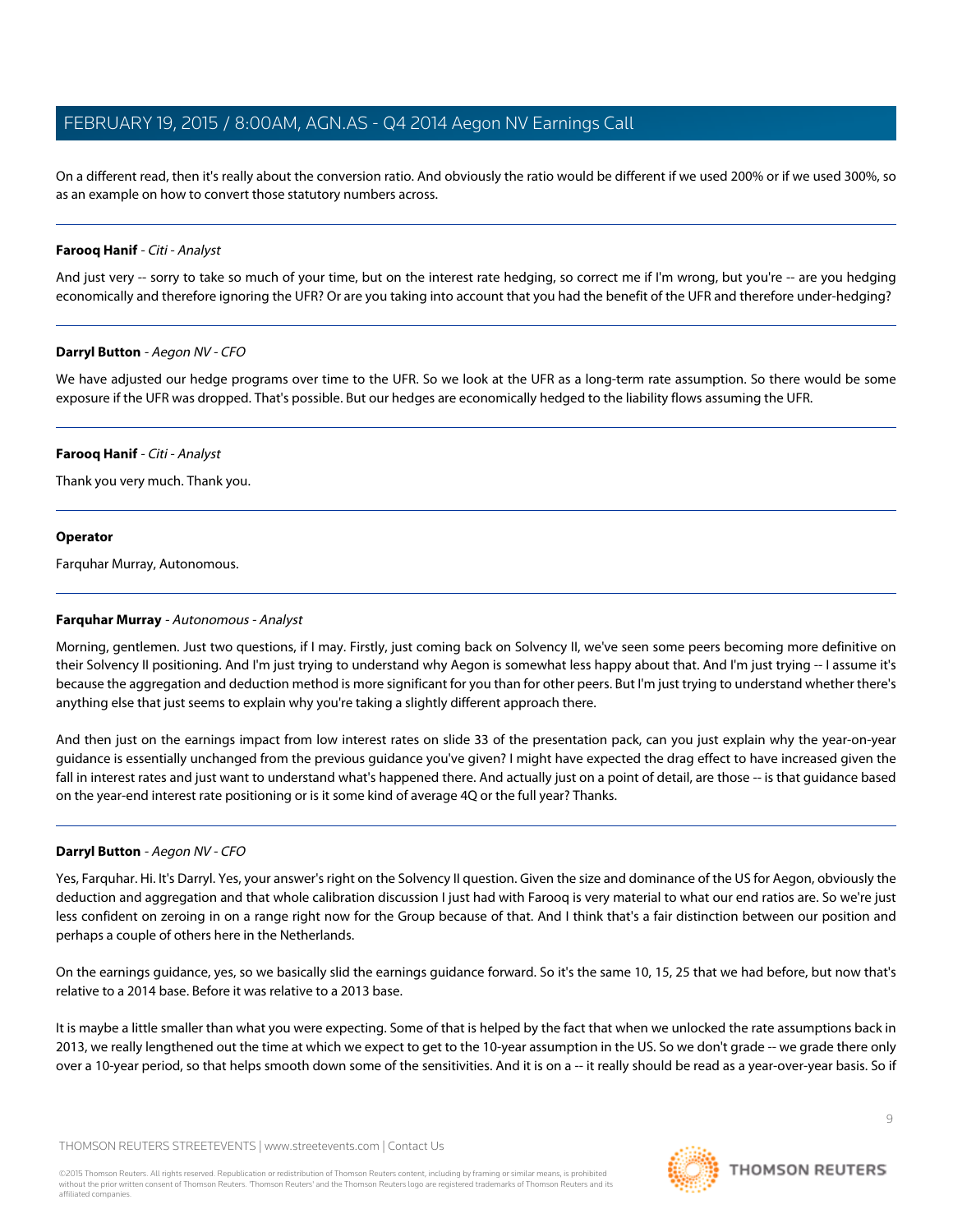rates stay where they are basically today, flat for the next three years, then this is a year-over-year guidance relative to the same quarter back in 2014.

### **Farquhar Murray** - Autonomous - Analyst

Just as a follow-on on the Solvency II aspect then, has the range in any way particularly increased from what you indicated in June? And just directionally, where has the Solvency II ratio presumably developed since June?

### **Darryl Button** - Aegon NV - CFO

Yes. Again I'm not going to give an actual outcome number, but we gave a 50-point range, which is quite wide, back in June. And I still think that's a reasonable range given all the uncertainties. A lot of the uncertainties we highlighted in June are still uncertain for us. We still stand here today with not knowing what the volatility adjuster looks like. We still have to go through our approval process for matching adjustment, all the IMAP internal approvals. Those are the same caveats that we had back in June.

I wish we had more progress on that, but we're still actually waiting for -- we're still waiting on volatility adjuster detail from EIOPA. And then the deduction and aggregation issue is maybe more unique to Aegon. But it's a material issue for us so we continue to work through that with the Dutch Central Bank.

### **Farquhar Murray** - Autonomous - Analyst

Okay. Thanks very much indeed.

### <span id="page-9-0"></span>**Operator**

William Elderkin, Goldman Sachs.

# **William Elderkin** - Goldman Sachs - Analyst

Thanks. Good morning, everybody. A couple of questions. First a couple of follow-ups. With the headline Solvency II debate and importance of equivalence, what is the materiality of the Group-level Solvency II ratio to your ability to upstream capital and I guess ultimately return capital to shareholders, particularly if the underlying US regulations aren't changing? I can see why Solvency II uncertainty in the Netherlands is very important to that, but could you just spell it out again on why that headline Group level ratio is -- where that impacts things?

Then secondly, I've got a couple of other questions. In terms of the UK business, you've had this GBP150m to GBP200m capital generation target. I got the feeling last year that you'd indicated that was going to be a challenge. Could you just give us an update of where we've got to on that?

Thirdly, in your press release you referred to higher US operating expenses expected in 2015. Could you just give us a little bit of a quantification there?

And then finally in terms of the evolution of the variable annuity portfolio, I think in the past you've talked about three buckets in terms of pre-2004, 2004 to 2007 or 2004 to 2008, and then the newer generation of products. And if we look at the overall -- the portfolio you report, roughly how big are each of those elements?

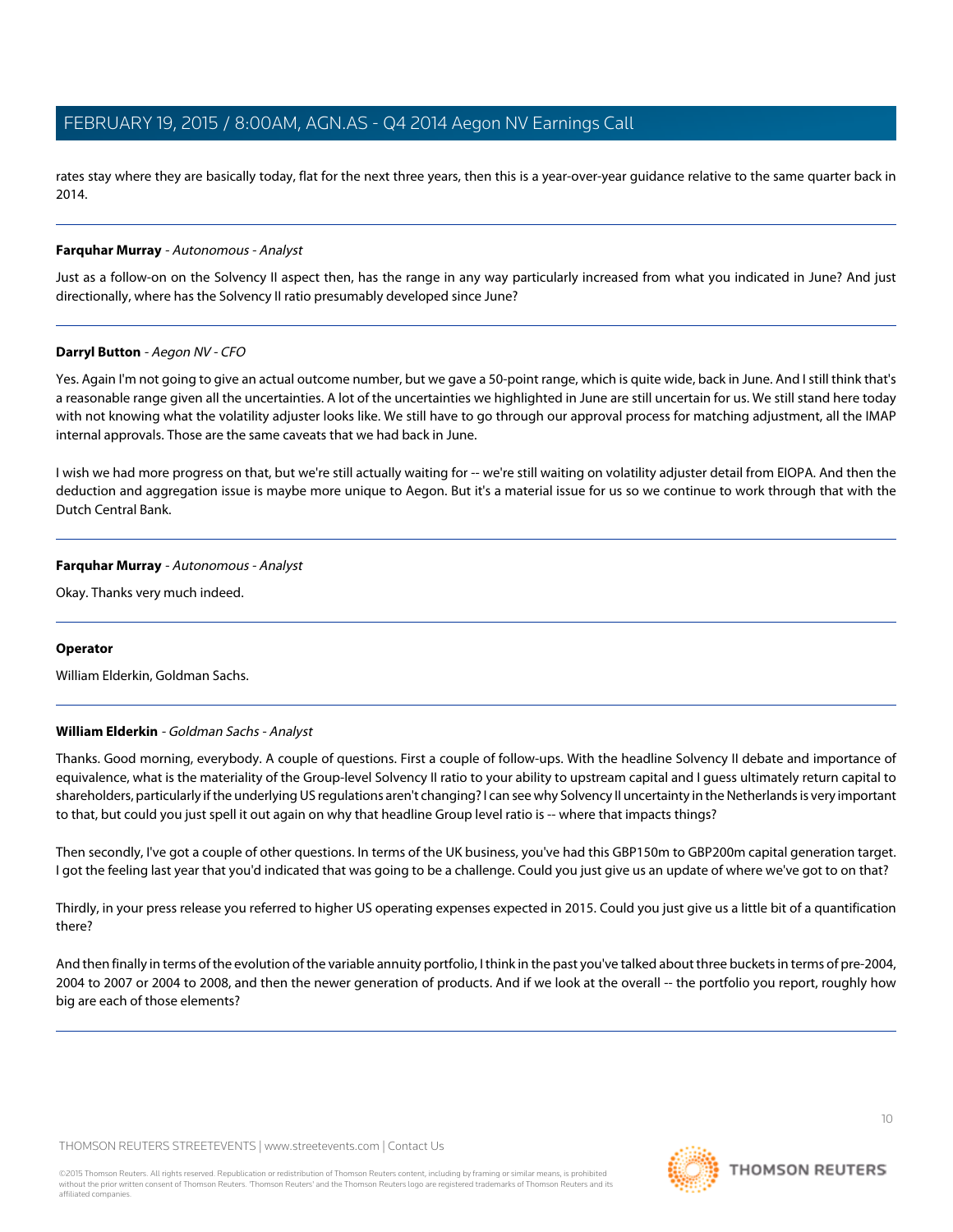### **Darryl Button** - Aegon NV - CFO

Hi, William. Let me take the Solvency II question. I think it's very similar to what I answered with Ashik earlier, the relevance of the Solvency -- of the US cash position in the dividend status for Aegon. I think the first answer really is that the Solvency II doesn't change the US regulatory environment first and foremost. So our ability to pull dividends and upstream cash out of the US is driven by the US statutory environment and not impacted by Solvency II.

I think where the Group ratio is relevant, we get into the issue of how to then convert that framework into the overall Group ratio and the view that the Dutch Central Bank will have as our lead supervisor on that US position. And that's the source of the conversations we're having right now on how to do that calibration. So I think that's the important takeaway points on that.

### **Alex Wynaendts** - Aegon NV - CEO

On the UK, maybe I'll say something. William, we've stated clearly that we are restructuring our UK business. We are taking our costs down. We are investing in our platform capability, which I'm pleased to see is actually well recognized right now. We still remain the fastest-growing platform.

We've also said we need to achieve some certain financial objectives, and cash flow generation is a very important one from it. I guided last quarter that the GBP150m to GBP200m level was a challenging level because of all the additional uncertainties, DWP, and now we have this issue about pension that effectively can be taken in the form of cash. So there's a lot of uncertainty there. But we're still very focused on trying to achieve that objective, and management in the UK is very focused to do so. So it is way too early today to say. That is challenging. We are continuing to focus with that objective.

In terms of expenses in the US, I should say we have -- I don't like to speak about good expenses and not good expenses. But the expense growth in US mainly is driven by the growth of our business. So we put in more business. We have more sales people. We obviously have to spend more to effectively administer the increased volumes. But we're growing our business much faster than we're growing our expenses.

So what we're doing in the US is still looking at ways of reducing our expenses. As you know, we not only invest in growth, but we also are spending a lot of effort, people, but also some expenses in further digitizing our business in the US. And that, I think, is extremely important to be well positioned for the future. So these I would consider really as being good expenses because they are very clearly linked to the growth of our business.

In terms of variable annuities, in terms of the numbers, Darryl, you've got them in the meantime?

# **Darryl Button** - Aegon NV - CFO

Yes. I'll probably have to get -- I'll have to get the IR team to follow up with you on specifically. I know that on the GMIB product, the one we talk about a lot, the pre-2002 on that IB product, balances are around 5b on that product. We also have older era. We have the death benefit only products. Those are somewhere around 18b, I think, if I remember correctly. That fits within a total -- total portfolio's running around \$65b. So hopefully that gives you some perspective. Obviously the vast majority are the GMWB products that we've been selling since 2003 forward, and that's obviously the product that's been performing well.

### **William Elderkin** - Goldman Sachs - Analyst

Just one brief follow-up, and as the proportion of those new generation GMWB rises, will that continue to support the overall margin we see coming through quarter on quarter?

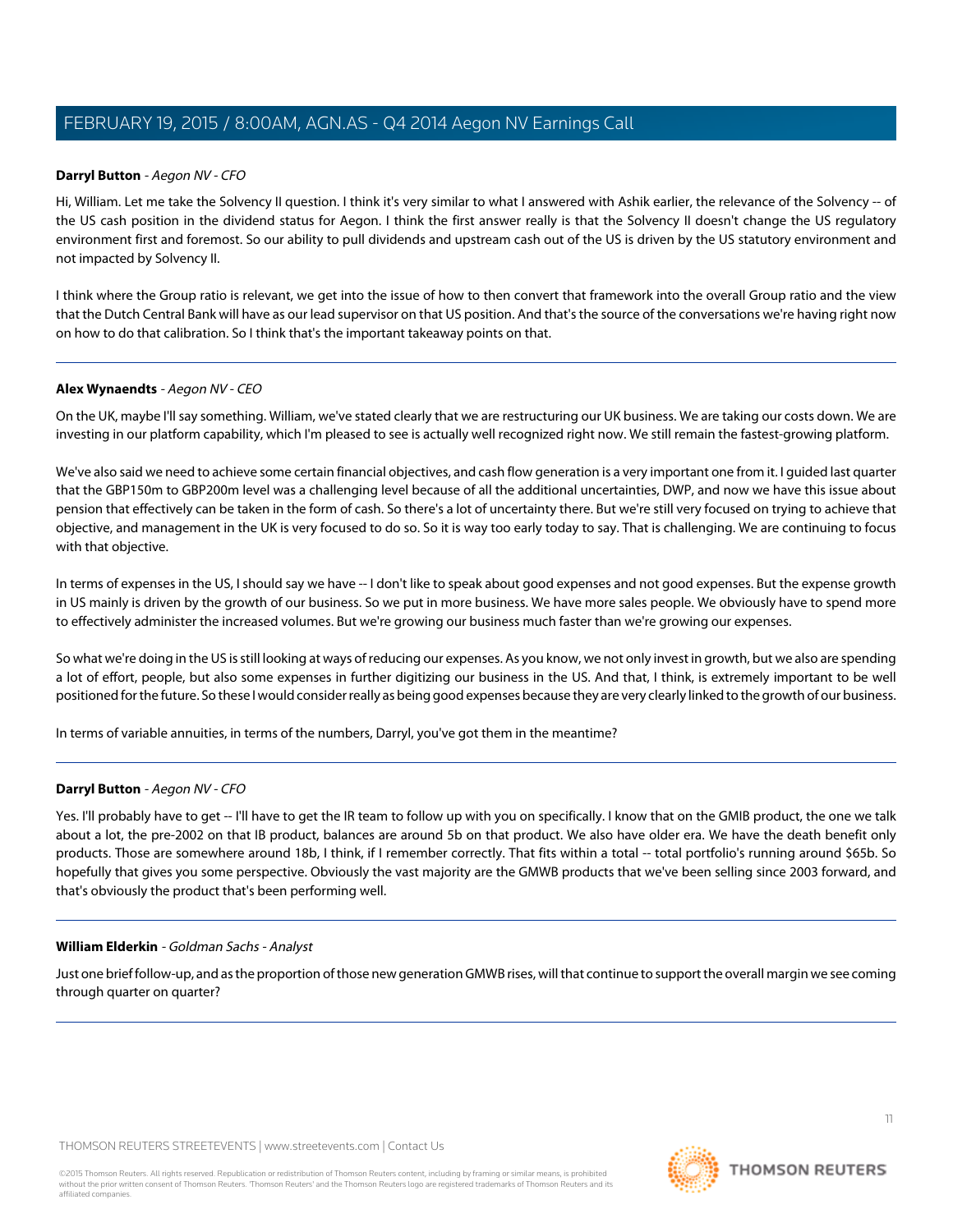### **Darryl Button** - Aegon NV - CFO

Yes, definitely. That's where the earnings growth -- I think that's one of the earnings growth drivers from the US. Obviously it's been -- the US has been driven by pension, mutual funds, VA and as well as the life protection business going forward.

On the -- on that VA product, that's where the margins have been quite strong. We have had to react as interest rates move up and down. We will actually have to make some small changes to the product given where rates have gone just in the last two or three months, and so we expect to do that here shortly. But for the most part, the margins have been held up pretty well, I would say.

### **William Elderkin** - Goldman Sachs - Analyst

Thank you very much.

### **Operator**

<span id="page-11-0"></span>Gordon Aitken, RBC.

### **Gordon Aitken** - RBC - Analyst

Thank you. Just some questions on the Dutch pensions market, please. First of all, can you just update us on the persistency on your existing block of Dutch DB schemes?

And second, are you seeing margins increase as these schemes really have nowhere else to go? I know competition is increasing, but you've still got a very -- relatively small number of providers offering DB in the Dutch market.

And third, when I see your comment on potentially contracting a buyout market in 2015, I'm just wondering, would you offer buy-ins as is done in the UK? Thanks.

### **Alex Wynaendts** - Aegon NV - CEO

Yes. Let me take this question on the Dutch pension market. As you know, we are leader in the market, with close to 25% market share. Persistency actually has been very good. But I also would say that we're now in a position to decide what schemes we want to take -- keep on and at what price. So we've seen a couple of schemes that we have not renewed. But that was because we were not able to renew them at the price we think is the right price to renew them. So with this leadership position, obviously it allows us also to make sure that we maintain the good pricing.

Are margins increasing? I don't think margins are really increasing. As you know, there's only a few providers. Aegon remains absolutely committed to a very strict policy in terms of pricing. And we will continue to remain committed to that pricing discipline.

What we do see is indeed effectively that as a result of the low interest rates, which, as you understand, is not going to be very supportive of a lot of conversion, what you see is that we are seeing customers now moving more and more to other types of products which are more modern products in the forms of PPIs and administration only. And Aegon is uniquely positioned with our buyout capability, with our PPI capability which we have at Aegon and at TKP. As you know, with TKP, we are the largest administer of pension funds right now in the Netherlands and we also provide asset management services.

So we have a full range of different products and services within the entire pension universe, which allows us actually to move on different places at the same time. And that is exactly what we're trying to do now and we're doing that very successfully.

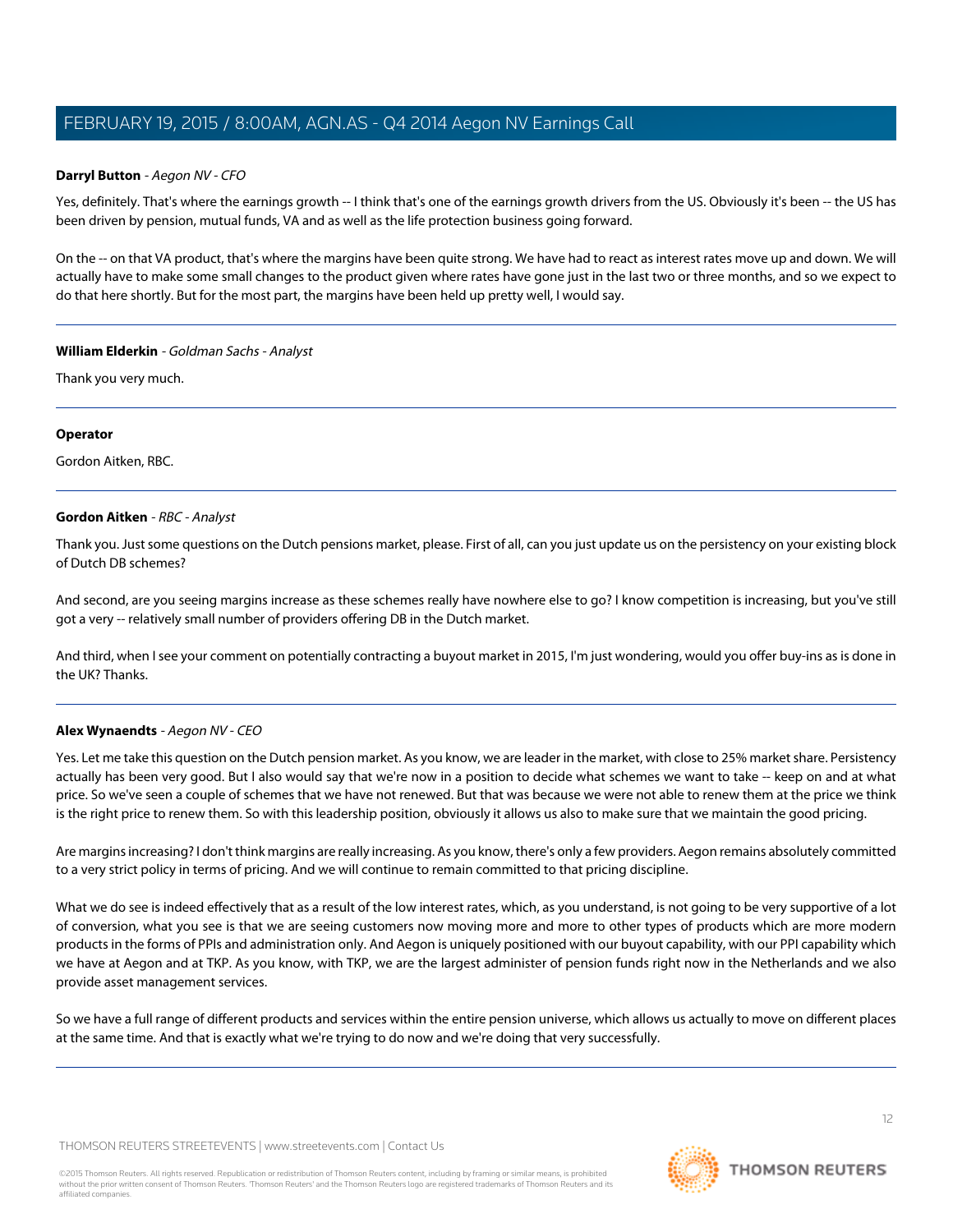### **Gordon Aitken** - RBC - Analyst

And just the last question on buy-ins?

### **Alex Wynaendts** - Aegon NV - CEO

Well, we don't see a lot of that happening in the Netherlands yet. Keep in mind the Netherlands has been quite a traditional pension market, where, in the past, many companies, corporates had their own pension, with them more looking at this now how can they meet the liabilities for the future? How can they satisfy also the increased regulatory demand? That is where the focus is right now.

### **Gordon Aitken** - RBC - Analyst

It's just interesting in that the average solvency in the Dutch market is actually in the pension schemes is materially better than in the UK. And in the UK there doesn't seem to be a problem, schemes which are slightly under-funded offering them buy-ins on parts of the liability. Just wondering, is that a development that will happen in the Dutch market, do you think?

### **Alex Wynaendts** - Aegon NV - CEO

Well, as you say yourself, the coverage ratios, although they have come down, they are still comfortably comfortable compared to what we see in other places. So therefore, as long as you remain on top -- ahead of 100%, and they seem to be actually benefiting a little bit from very good performance in equity markets, which obviously has offset some of the negative impact from low interest rates, that's where we see the focus right now.

### **Gordon Aitken** - RBC - Analyst

Great. Thank you.

### <span id="page-12-0"></span>**Operator**

Nick Holmes, Societe Generale.

### **Nick Holmes** - Societe Generale - Analyst

Hi there. Thank you very much for taking my questions. Two questions. First is just wondered are you still intending to neutralize the dilutive effect of the pref share transaction this year? I think you've indicated in the past that you would like to do it this year. I just wondered what sort of timing you might envisage if this year is still appropriate, or whether you're thinking of pushing it out further.

And then also wanted to come back on Solvency II. Apologies about this, but just wondered if you could remind us of the sensitivity to your 150% to 200% range, if, for example, you were to change the 200% Company action limit that is the basis of your current calculation to, let's say, 250%. What sort of effect -- I think you've given us this before, but I wonder if you could just remind us again. Thank you very much.

# **Alex Wynaendts** - Aegon NV - CEO

Yes. On that sensitivity, we'll come back in a second, make sure we have -- because it's the same one we've given you earlier.

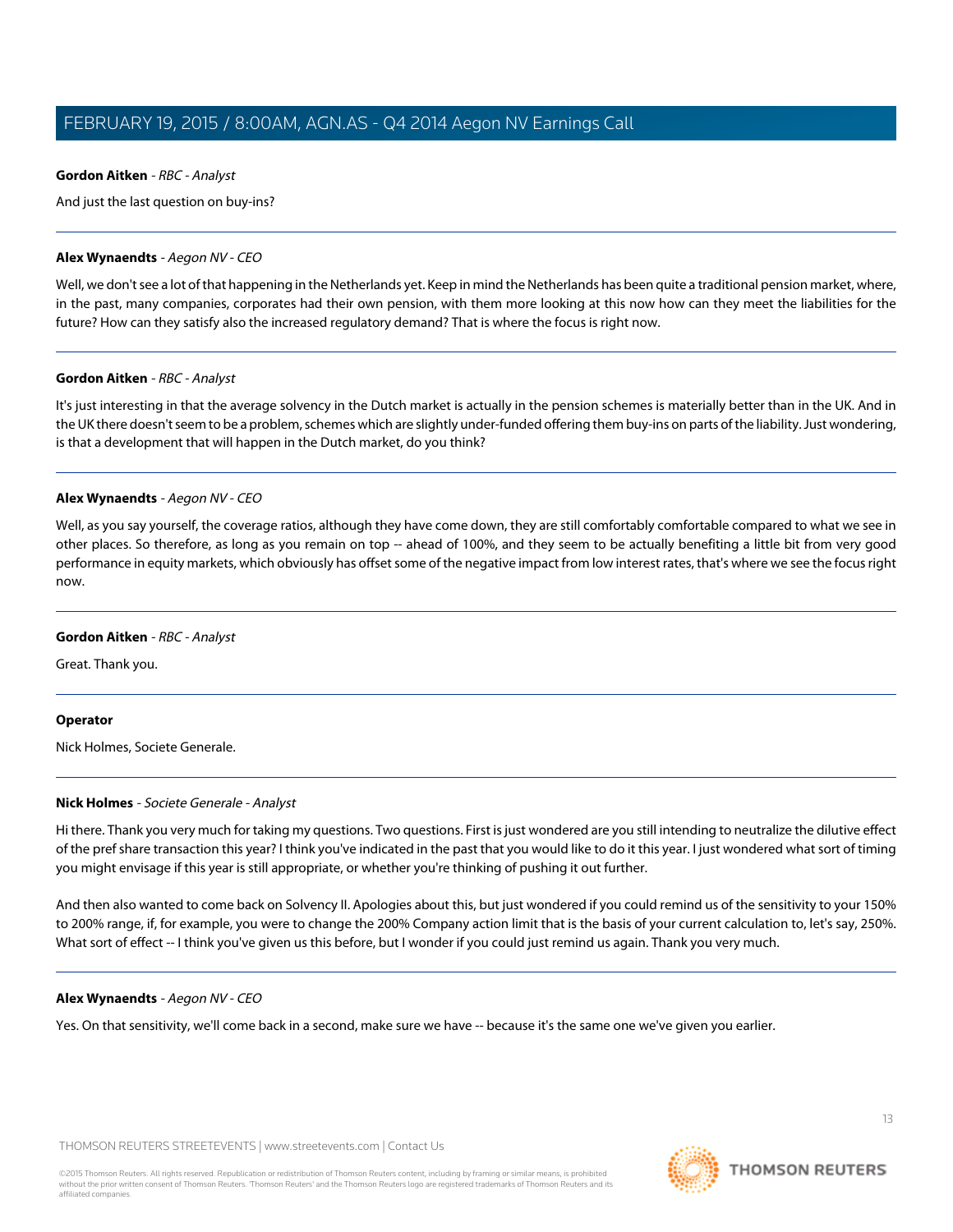On the prefs, Nick, what I can say is what I've said last time. We are indeed committed to neutralize that effect on pref shares. But I also said clearly that we need clarity on Solvency II and Solvency II outcome. And I don't expect that we get much clarity about Solvency II before the second half of the year. So only thereafter will we consider executing on our commitment to neutralize that effect.

### **Nick Holmes** - Societe Generale - Analyst

Okay. That seems very reasonable.

# **Alex Wynaendts** - Aegon NV - CEO

In terms of the Solvency II number, Darryl or Willem?

### **Darryl Button** - Aegon NV - CFO

Nick, I might have to have the guys follow up with you specifically. I know we said sometimes from (inaudible) on this, but I think it was -- I think it was 10 to 20 points on the ratio, on the Group ratio for a change from 200% to 250%, if I remember.

### **Nick Holmes** - Societe Generale - Analyst

Okay.

### **Darryl Button** - Aegon NV - CFO

Willem has reminded me it's 15, so I think my 10 to 20 was a pretty good guess.

# **Nick Holmes** - Societe Generale - Analyst

Okay. That's great. Thank you very much.

### <span id="page-13-0"></span>**Operator**

William Hawkins, KBW.

# **William Hawkins** - KBW - Analyst

Hello. Could you give us a bit more color on what you're thinking about the net inflows onto your UK platform, please? The figure's been quite stable over the past few quarters, and we all know about the regulatory uncertainty. But when and at what rate do you expect that aggregate figure to start to pick up?

And then within that figure, I think, correct me if I'm wrong, you've been disappointed this year, but the good news is you've had a lot of money coming in from new customers. But the conversion from the back book hasn't been as high as you've anticipated. Could you maybe give us a guide for where we were in the fourth quarter relative to the previous nine months? Has there been any improvement in that? And again, allowing for the regulatory uncertainty, how you think that mix may change this year. Thank you.

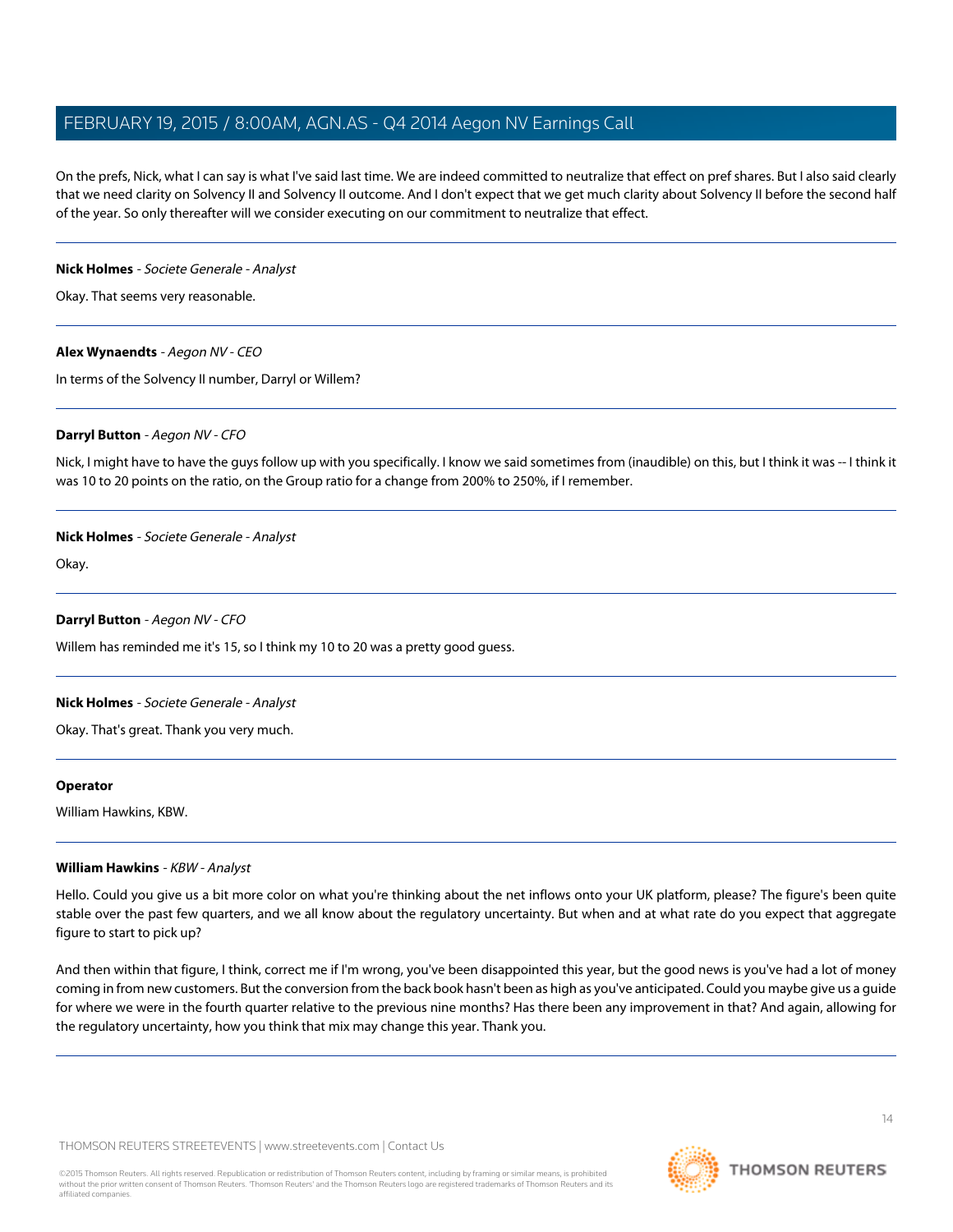### **Alex Wynaendts** - Aegon NV - CEO

William, I'll take that question. On the platform, as you indeed point out, we were pleased to see that the biggest part of our customers are new customers. We've also said that we're looking at ways of upgrading existing customers from our back book that would be much better served on a platform. And also it would allow these customers to consolidate assets.

As you know, really the game on the platform is not so much to move a customer from one platform to another one. But really the objective here is to move him from the old business and where we had not really given him a lot of attention to this platform, knowing that that customer has assets in different places. And what the good news is that we see that a significant part of customers that indeed go to the platform do consolidate their assets from different areas. In many cases they bring up a similar amount from different places.

Now, how that is going to continue this year and what the trends will be is difficult to say. As you know, we had a couple of issues on the whole pension area. You're well aware of it. But also on the individual pension area, with the changes to the government, now effectively allowing people that are aged 55 or plus just to take their pension out will bring in a new dynamic.

So I think it's too early now for us to say how we see the trend continuing. But what I see is that our platform is not only recognized by our new customers, but also more and more by existing customers who use it as a tool to consolidate assets.

And, yes, margins are lower on the platform. But it is clearly our objective to more than offset that by increasing the volumes because of the consolidation of the customers. And we expect that in this quarter, going forward, the second quarter, we will be able to effectively upgrade a significant amount of targeted customers from the back book environment to which they're in to this platform. But still it's too early now to say how that trend will continue for the rest of the year.

I hope this helps.

### **William Hawkins** - KBW - Analyst

Thank you.

### <span id="page-14-0"></span>**Operator**

Steven Haywood, HSBC.

### **Steven Haywood** - HSBC - Analyst

Hello, guy. Good morning. Can you just give us some indication in terms of the US sales, in terms of the VA product changes you've made and in terms of the universal life secondary guarantee product that you've pulled, can you indicate what kind of impression this has on future sales going forwards and what you're doing to offset this impact?

And also, following up from a previous question on the sensitivity to the reinvestment rate, I just wanted to clarify that the minus \$10m per quarter that you had on the last -- in the last results presentation, for an impact for 2014 versus 2013, now that's been rolled forward to 2015 versus 2014, does that mean it's a minus \$20m impact on 2015 versus 2013? I hope that makes sense.

### **Alex Wynaendts** - Aegon NV - CEO

On the sales -- as we said, we are really looking at our products, not only in terms of do they make sense for Aegon, do we meet our hurdle rate, but also do they make sense for our customers. And where we have come to the conclusion with the universal life secondary guarantee is that this

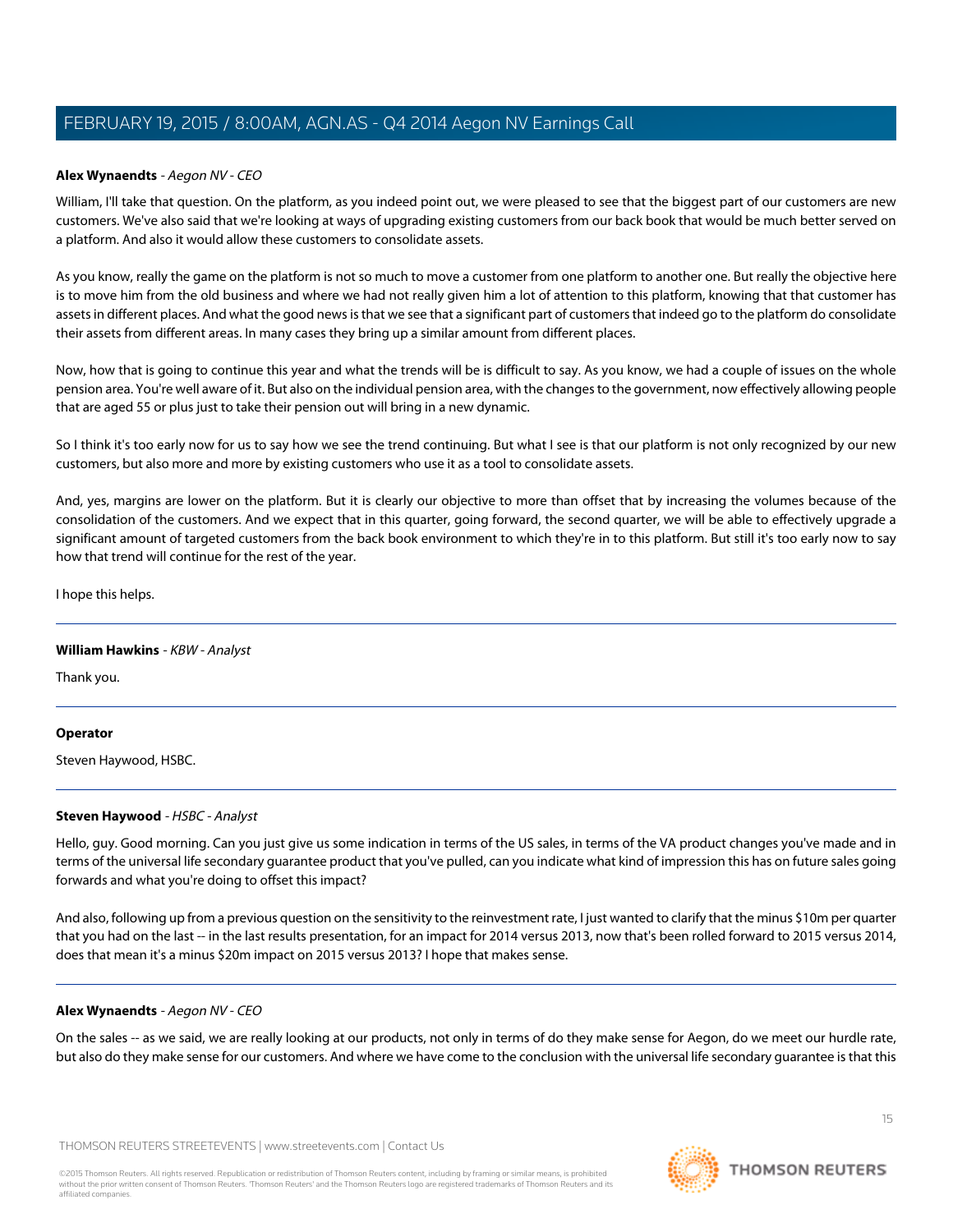product, at this rate, with this volatility do not make any sense for customers any more, neither do they make really sense for Aegon. That's the reason why we've decided to pull it.

Just to give you an indication, it was around 95m, 15% of last year sales. So what we expect is that we will see some of that sales effectively being redirected to other products, which we believe make more sense to our customers and should allow our customers to achieve a very similar objective. A good example is the index-linked universal life product, which, as you know, we've been actually quite successful in promoting.

So on the longer term, maybe the first quarter we'll see a clear drop in sales because it just takes a bit of time to get your new product, our sales organization, our wholesalers and the brokers acquainted with this product. But the reality is that what you see in this market is that also the distribution, they also need to be able to sell something, and that's why they will be looking at alternatives. And we believe we have good alternatives for our customers.

But we are really very committed not to sell a product where we just do not think it makes sense for both the customer and ourselves. So you will see clearly an impact, an immediate impact. But I expect this actually to be recovered very quickly by products which are different products.

Now on the reinvestment yields, I think I can confirm that your understanding is correct. But Darryl?

### **Darryl Button** - Aegon NV - CFO

Yes. I think you math is right on that. What we're basically saying is that the 2014 earnings already included a headwind due to rates staying low relative to 2013 of \$10m. By sliding the guidance forward, what we're saying is if rates stay here, 2015 will be another \$10m relative to 2014. I think that's -- in that regard it's -- the \$20m that you came up with is accurate.

And that is a little heavier than what the \$15m was that would have been a year ago when we gave that guidance. So that's maybe even also related to the question that Farquhar asked earlier. And that's basically because rates have not only trended low but trended even lower.

### **Steven Haywood** - HSBC - Analyst

Okay. That's perfect. Thank you.

### **Operator**

(Operator Instructions). As there are no further questions in the queue, that will conclude today's question-and-answer session. I would now like to turn the call back over to you, Willem. Please go ahead.

### **Willem van den Berg** - Aegon NV - Head of Investor Relations

Yes. I just would like to say thank you to everybody. Thank you to both the sell side and the media. Thank you for your continued interest in Aegon. Bye-bye.

### **Operator**

That will conclude today's conference call. Thank you for your participation, ladies and gentlemen. You may now disconnect.